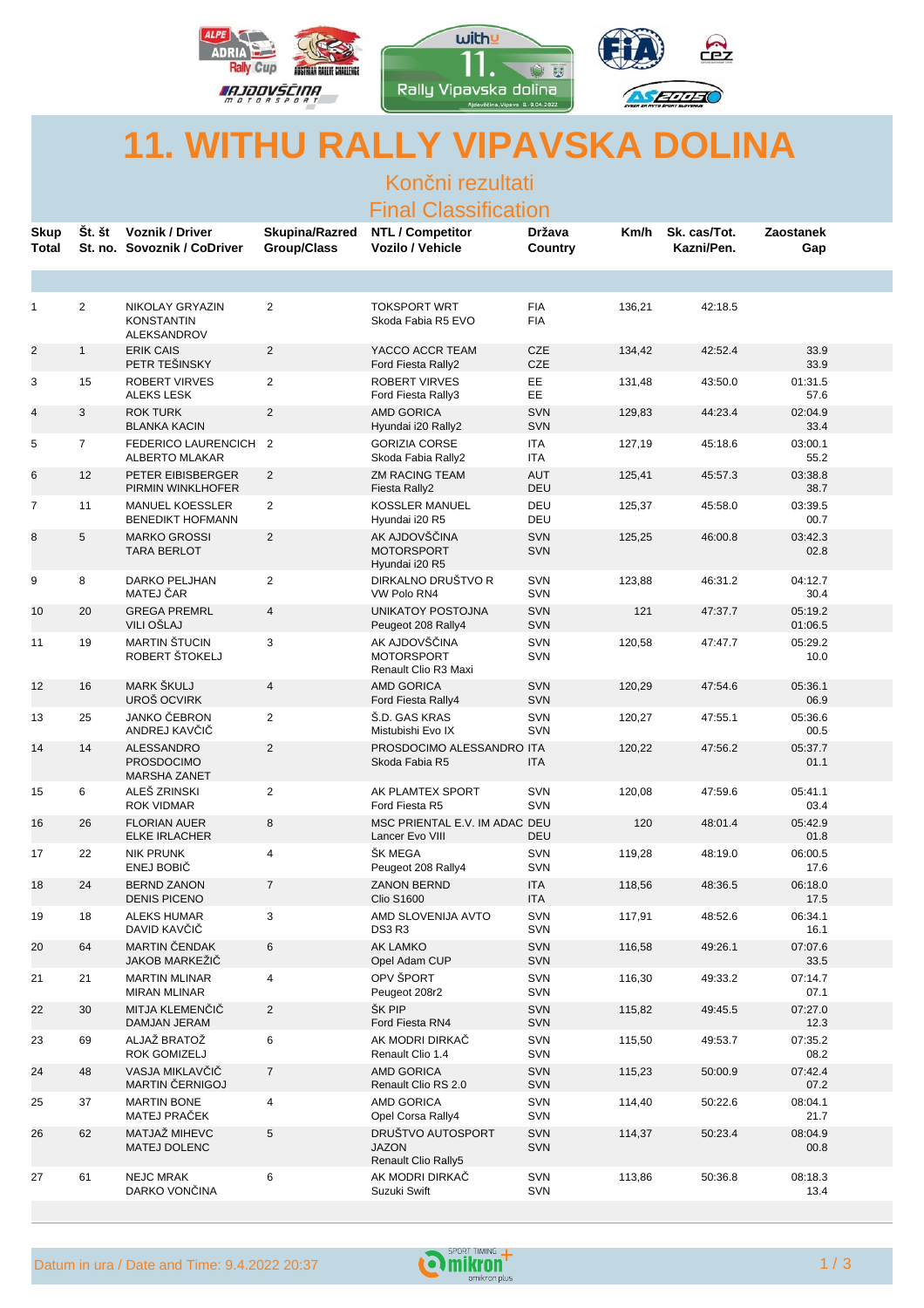| <b>Skup</b><br><b>Total</b> | St. št | <b>Voznik / Driver</b><br>St. no. Sovoznik / CoDriver | <b>Skupina/Razred</b><br><b>Group/Class</b> | <b>NTL / Competitor</b><br>Vozilo / Vehicle                  | Država<br>Country        | Km/h   | Sk. cas/Tot.<br>Kazni/Pen. | Zaostanek<br>Gap   |
|-----------------------------|--------|-------------------------------------------------------|---------------------------------------------|--------------------------------------------------------------|--------------------------|--------|----------------------------|--------------------|
| 28                          | 36     | <b>IGOR ŽBOGAR</b><br>TOMAŽ ERNE                      | 3                                           | AMD SLOVENIJA AVTO<br>Renault Clio R3T                       | SVN<br><b>SVN</b>        | 113,49 | 50:46.9                    | 08:28.4<br>10.1    |
| 29                          | 52     | <b>MANUEL KURZ</b><br><b>TOBIAS ZORWEG</b>            | 8                                           | <b>KURZ MANUEL</b><br>BMW E36                                | AUT<br>AUT               | 113,07 | 50:58.1                    | 08:39.6<br>11.2    |
| 30                          | 57     | <b>GREGA KRAVOS</b><br>URBAN TROHA                    | 10                                          | DRUŠTVO AUTOSPORT<br><b>JAZON</b><br>Ford Sierra RS Cosworth | <b>SVN</b><br><b>SVN</b> | 112,81 | 51:05.2                    | 08:46.7<br>07.1    |
| 31                          | 23     | <b>LUKA BRUS</b><br>TADEJ ZALJUBERŠEK                 | 4                                           | DRUŠTVO AUTOSPORT<br><b>JAZON</b><br>Peugeot 208r2           | SVN<br>SVN               | 112,63 | 51:10.0                    | 08:51.5<br>04.8    |
| 32                          | 59     | <b>MARTIN KRONABETER</b><br><b>KELLNER NADINE</b>     | $\overline{7}$                              | <b>MSRR NEULENGBACH</b><br>Renault Clio 16S                  | <b>AUT</b><br><b>AUT</b> | 112,33 | 51:18.3                    | 08:59.8<br>08.3    |
| 33                          | 45     | <b>MATIC HUMAR</b><br><b>MATIC PETERNEL</b>           | $\overline{7}$                              | AMD GORICA<br>Renault Clio RS 2.0                            | SVN<br><b>SVN</b>        | 111,96 | 51:28.3                    | 09:09.8<br>10.0    |
| 34                          | 50     | <b>THOMAS KUSELBAUER</b><br>RICHARD POLLERES          | 8                                           | ARC TEAM RFSL<br>Mitsubishi Evo7                             | <b>AUT</b><br><b>AUT</b> | 110,96 | 51:56.3                    | 09:37.8<br>28.0    |
| 34                          | 70     | <b>KRISTJAN ŠTRANCAR</b><br>REBEKA KOBAL              | 6                                           | AK AJDOVŠ INA<br><b>MOTORSPORT</b><br><b>MG ZR105</b>        | SVN<br><b>SVN</b>        | 110,96 | 51:56.3                    | 09:37.8<br>00.0    |
| 36                          | 68     | <b>DOMEN SLEJKO</b><br><b>KLARA SLEJKO</b>            | 6                                           | Š.D. GAS KRAS<br>Opel Adam Cup                               | <b>SVN</b><br><b>SVN</b> | 110,77 | 52:01.6                    | 09:43.1<br>05.3    |
| 37                          | 75     | <b>JAN MREVLJE</b><br>TINA SIM I                      | 6                                           | AMD GORICA<br>Honda Civic Vti                                | SVN<br><b>SVN</b>        | 110,70 | 52:03.5                    | 09:45.0<br>01.9    |
| 38                          | 51     | <b>FABIO GRENDENE</b><br><b>LUCA BENOSSI</b>          | $\overline{7}$                              | <b>GORIZIA CORSE</b><br>Opel Astra GSI                       | <b>ITA</b><br><b>ITA</b> | 110,60 | 52:06.3                    | 09:47.8<br>02.8    |
| 39                          | 66     | <b>BOJAN VELKAVRH</b><br>NINA VELKAVRH GORENC         | 6                                           | DRUŠTVO AUTOSPORT<br><b>JAZON</b><br><b>VW Polo 1.4 16v</b>  | SVN<br><b>SVN</b>        | 110,58 | 52:07.0                    | 09:48.5<br>00.7    |
| 40                          | 34     | <b>CHRISTIAN LUIF</b><br><b>MANFRED CERNY</b>         | $\overline{4}$                              | <b>TEAM WMS</b><br>Opel Corsa Rally4                         | <b>AUT</b><br><b>AUT</b> | 110,09 | 52:21.0                    | 10:02.5<br>14.0    |
| 41                          | 67     | ROK BODLAJ<br>BOŠTJAN SUŠNIK                          | 6                                           | DRUŠTVO AUTOSPORT<br><b>JAZON</b><br>Škoda Fabia 1.4 16v     | SVN<br><b>SVN</b>        | 110,06 | 52:21.8                    | 10:03.3<br>00.8    |
| 42                          | 44     | <b>THOMAS REGNER</b><br><b>GOTTFRIED WITZMANN</b>     | 3                                           | <b>THOMAS REGNER</b><br>Clio R <sub>3</sub>                  | <b>AUT</b><br><b>AUT</b> | 109,78 | 52:29.7                    | 10:11.2<br>07.9    |
| 43                          | 28     | MILLE JOHANSSON<br><b>JULIA THULIN</b>                | 4                                           | <b>JOHANSSON MILLE</b><br>Ford Fiesta Rally4                 | <b>SWE</b><br>SWE        | 109,55 | 52:36.3                    | 10:17.8<br>06.6    |
| 44                          | 47     | <b>KRISTJAN ŠIROK</b><br>TADEJ SIM I                  | $\overline{7}$                              | <b>GAS VRTEJBA</b><br>Peugeot 306 S16                        | <b>SVN</b><br><b>SVN</b> | 108,99 | 52:52.7                    | 10:34.2<br>16.4    |
| 45                          | 49     | MIHA MUŠI<br>ANA TR EK                                | 8                                           | RD BEJA ŠPORT<br><b>BMW M3 E36</b>                           | SVN<br><b>SVN</b>        | 108,97 | 52:53.1                    | 10:34.6<br>00.4    |
| 45                          | 65     | <b>JURE JEREB</b><br><b>ERIK BIZJAK</b>               | 6                                           | OPV ŠPORT<br><b>VW Polo 1.4 16v</b>                          | <b>SVN</b><br><b>SVN</b> | 108,97 | 52:53.1                    | 10:34.6<br>00.0    |
| 47                          | 83     | ANEJ LEBAN<br><b>BOSTJAN LEMUT</b>                    | 6                                           | AK ŽABA<br>Zastava Yugo                                      | SVN<br><b>SVN</b>        | 107,67 | 53:31.6                    | 11:13.1<br>38.5    |
| 47                          | 84     | <b>GREGA ŽVOKELJ</b><br>LARA BRATINA                  | 6                                           | AK MODRI DIRKA<br>Zastava Yugo                               | <b>SVN</b><br><b>SVN</b> | 107,67 | 53:31.6                    | 11:13.1<br>00.0    |
| 49                          | 31     | <b>MARTIN ATTWENGER</b><br><b>CLAUDIA MAIER</b>       | $\overline{4}$                              | RM-RACING AUSTRIA TEAM<br>Peugeot 208r2                      | AUT<br>AUT               | 107,28 | 53:43.2                    | 11:24.7<br>11.6    |
| 50                          | 72     | <b>MIRAN FABJAN</b><br>JORDAN UK                      | 9,2                                         | AK MODRI DIRKA<br>Lancia Delta HP int                        | <b>SVN</b><br><b>SVN</b> | 107,23 | 53:44.7                    | 11:26.2<br>01.5    |
| 51                          | 81     | <b>JURE KOVA</b><br>BOŠTJAN ULJAN I                   | 6                                           | ŠKD BALTAZAR RACING<br>Zastava Yugo                          | SVN<br><b>SVN</b>        | 106,09 | 54:19.3                    | 12:00.8<br>34.6    |
| 52                          | 42     | MARK ŽGAVEC<br><b>MATIC BAJC</b>                      | $\overline{4}$                              | <b>AMD GORICA</b><br>C <sub>2</sub> R <sub>2</sub>           | <b>SVN</b><br><b>SVN</b> | 105,97 | 54:23.0<br>00:20.0         | 12:04.5<br>03.7    |
| 53                          | 71     | ALJOŠA MLAKAR<br>NINA JURCA                           | 6                                           | DRUŠTVO AUTOSPORT<br>JAZON<br><b>MG ZR105</b>                | SVN<br><b>SVN</b>        | 105,39 | 54:41.1                    | 12:22.6<br>18.1    |
| 54                          | 29     | SIMONE BOSCARIOL<br><b>JASMINE MANFREDI</b>           | $\overline{2}$                              | <b>BB COMPETITION</b><br>Renault Clio N5                     | <b>ITA</b><br><b>ITA</b> | 104,15 | 55:20.1                    | 13:01.6<br>39.0    |
| 55                          | 56     | ALBERT SOSOL<br>MICHELE CERETTI                       | $\overline{7}$                              | <b>GORIZIA CORSE</b><br>Peugeot 106                          | ITA<br>ITA               | 102,02 | 56:29.3                    | 14:10.8<br>01:09.2 |
| 56                          | 43     | <b>GERALD HOPF</b><br>KARL REITMAIER                  | 3                                           | <b>ARC TEAM RFSL</b><br>Opel Corsa OPC                       | <b>AUT</b><br><b>AUT</b> | 101,46 | 56:48.0                    | 14:29.5<br>18.7    |
| 57                          | 82     | MARTIN ESNIK<br>NINA TRINKO                           | 6                                           | ŠKD BALTAZAR RACING<br>Zastava Yugo                          | SVN<br><b>SVN</b>        | 101,43 | 56:49.0                    | 14:30.5<br>01.0    |
| 58                          | 86     | ALJAŽ ROVAN<br><b>JANA RUDOLF</b>                     | 6                                           | AK AJDOVŠ INA<br><b>MOTORSPORT</b><br><b>VW Polo 1.4 16v</b> | SVN<br><b>SVN</b>        | 101,16 | 56:58.3                    | 14:39.8<br>09.3    |
| 59                          | 58     | <b>MARCO CROZZOLI</b><br><b>FABIO TRECCANI</b>        | $\overline{7}$                              | RALLY TEAM SRL<br>Opel Astra                                 | ITA<br>ITA               | 100,73 | 57:12.7                    | 14:54.2<br>14.4    |
| 60                          | 76     | <b>KURT JABORNIG</b><br><b>CHRISTINE SCHEIBER</b>     | 9,2                                         | <b>JABORNIG KURT</b><br>Peugeot 205 GTI                      | <b>AUT</b><br><b>AUT</b> | 100,65 | 57:15.6                    | 14:57.1<br>02.9    |
| 61                          | 88     | RENE ERNIGOJ<br>ALJAŽ ERNIGOJ                         | 6                                           | AMD GORICA<br><b>MG ZR105</b>                                | SVN<br>SVN               | 99,73  | 57:47.3                    | 15:28.8<br>31.7    |